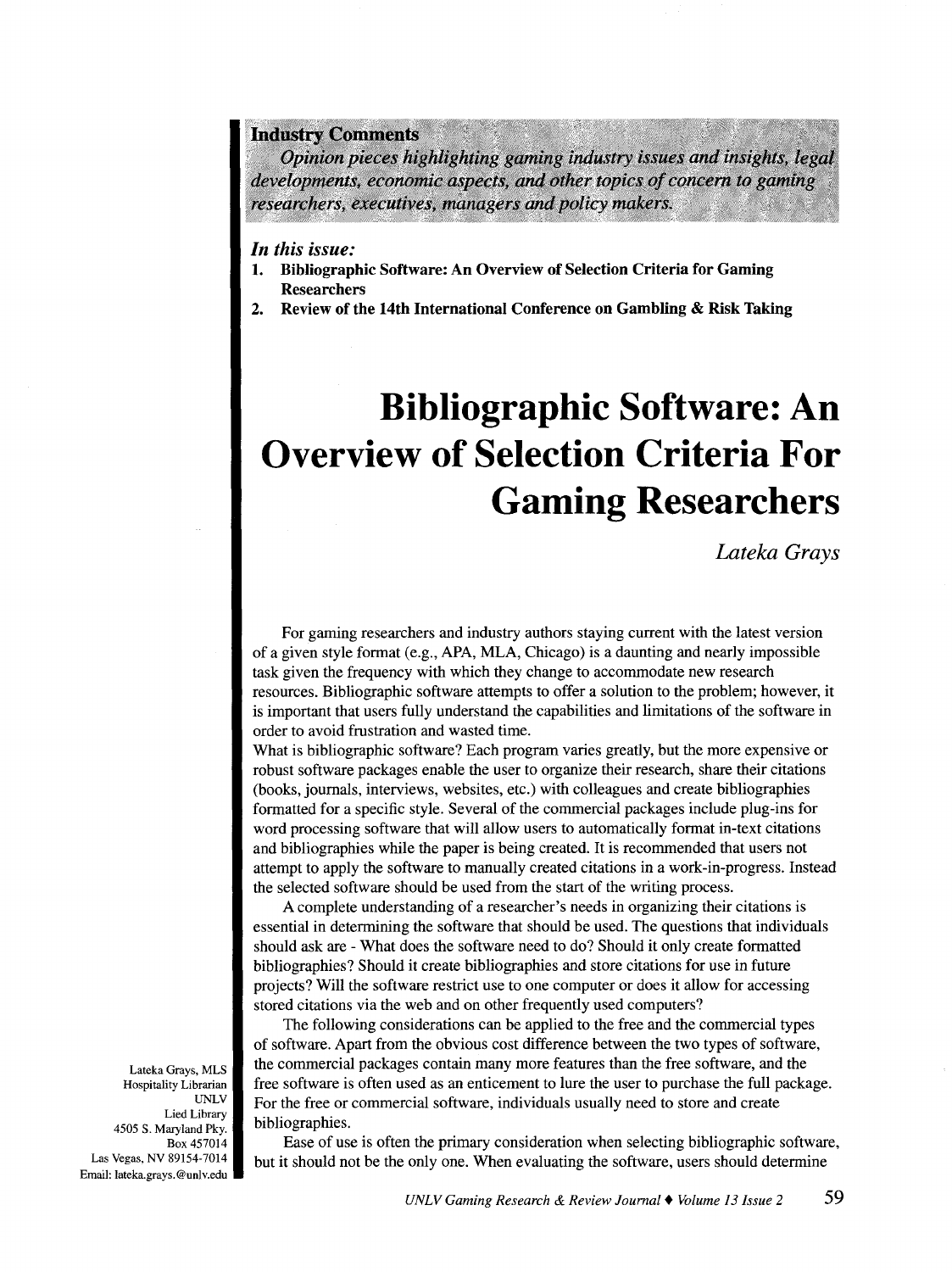how quickly and easily citations can be exported to and imported from various sources. How compatible is the software with electronic databases and journals? Will the software allow the user to import citations from other sources such as the Internet, RSS feeds, etc.? Will the software allow users to easily and seamlessly change documents from one format to the next

Costs associated with the software should also be considered when choosing bibliographic software. Many institutions offer the software through licensing agreements, but if a user decides to leave the institution and would like to continue using the software, how much would it cost to purchase an individual user license? Will there be maintenance fees associated with the software? How much will upgrades cost for individuals or are they free?

While some bibliographic software is embedded in word processing software, it is important to determine if there will be compatibility issues related to the word processing software or the type of computer being used. Some software is also only compatible with certain web browsers. Institutions have security measures that will sometimes interfere with the use of the software, so troubleshooting becomes a part of successfully utilizing bibliographic software, and could become a deterrent from using the software. Users will often experience problems with pop-up blockers from their chosen internet browsers, added toolbars (e.g., Google, Yahoo, etc.) or their Internet service provider. Consulting help guides, software support, or institution administrators usually resolves these issues.

Accuracy of bibliographic software is a frequent complaint. It is important to understand that the software is only as good as the information that it contains, whether that be from a database, a website or a user. The software is a more convenient method of organizing and creating bibliographies, but once again, each user must have some knowledge of the style format that they are using. It is always important to check each bibliography for accuracy. Many times, software will transpose fields, not capture all of the citation data, and inaccurately capitalize or punctuate data fields. While the software has made vast improvements over manually creating formatted bibliographies, style manuals remain an important component of the process of creating accurate bibliographies. Frequently, bibliographic software will offer help or tips related to the chosen style format. It is strongly suggested that users remain current with the latest changes to frequently used style formats by consulting the publisher's website or by consulting their institution's library (if applicable).

The number of output styles (e.g., APA, Chicago, MLA, etc.) is another consideration for those using bibliographic software. Will the software contain current and past versions? The speed at which the style formats are updated is critical, especially when the latest version of a style format is published. Will the software contain the style format of the top ranked journals if different from the most commonly used formats? The ability to request the addition of new formats is another helpful feature that some companies provide.

The speed and accuracy of the help and support features of bibliographic software are often overlooked when considering the selection of the software. Clear and easy to access help guides should be available from the software vendor. Are the guides available in other languages? What types of online tutorials or web-based training are available from the vendor and are they free? If the software is supported by the user's institution are instruction workshops offered or is individual consultation available?

The loss of data is a common occurrence with computers, so ensuring that created databases of citations are backed up is a prudent measure. Several bibliographic software packages offer this capability to individual users in addition to the measures provided by the company. This is especially important if users will be moving to other institutions and wish to transfer their citations to different software.

Inadequate search features can be a great frustration when working with citations stored in bibliographic software. Thought should be given to the ease of retrieving stored information as well as the accuracy with which it is retrieved. Some software makes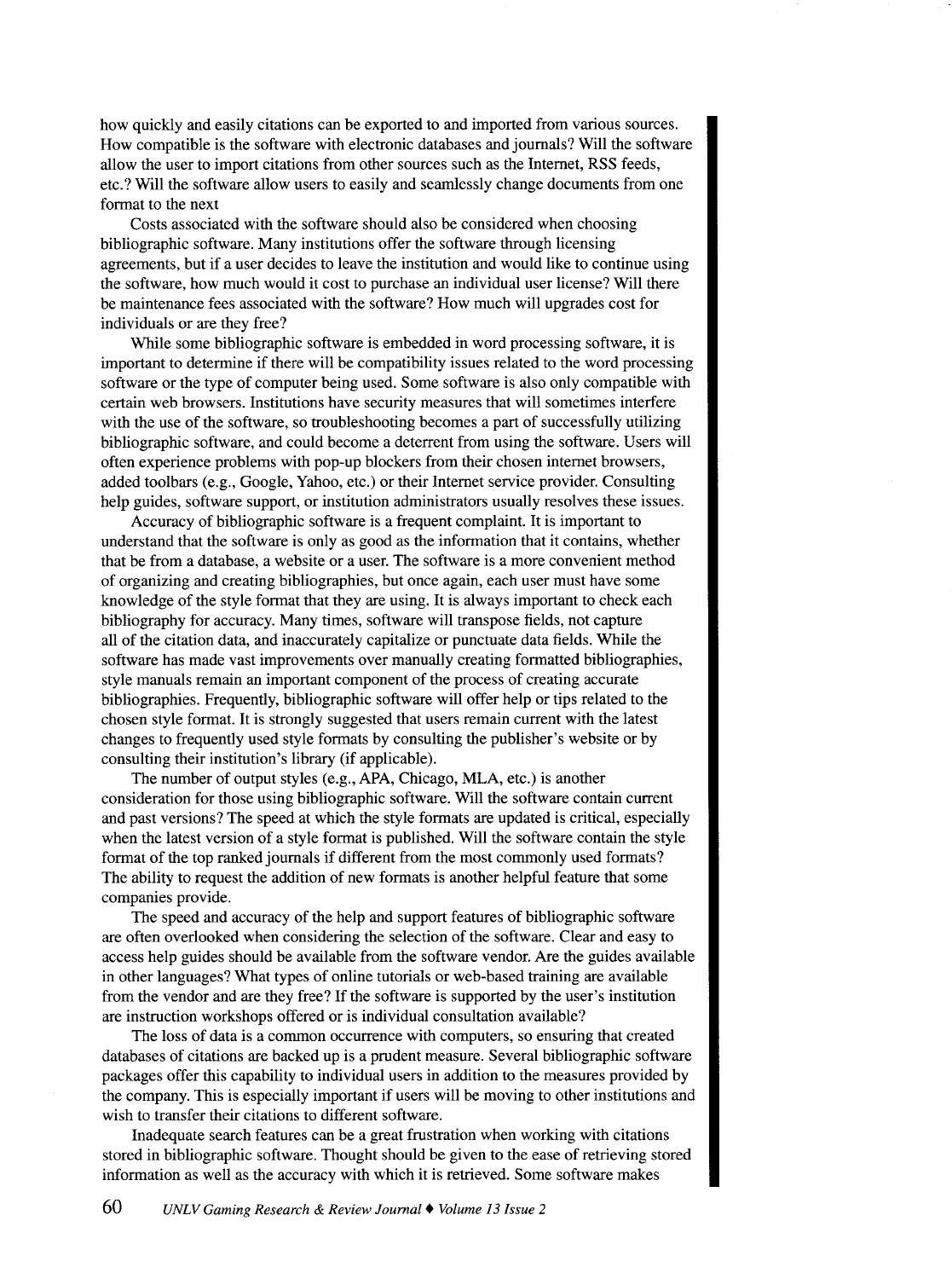*Bibliographic Software: An Overview of Selection Criteria For Gaming Researchers*  it possible to search other databases within the software in order to include additional citations from other sources such as university library online catalogs.

Collaboration is the norm in many institutions, so the ability to share bibliographies is not just a nice feature, but sometimes a necessity. Many of the commercial packages offer this capability. Faculty often use the creation of subject specific bibliographies as a student assignment, so users should check their software's ability to create group accounts or other options to meet this need. Many of the packages offer the ability to add attachments or link to full-text content from their research institution. Caution should be exercised to ensure that copyright violations do not occur when sharing bibliographies. Users should check policies for their institutions and publishers of the resources that are being attached.

Attachments are allowed with some software packages. They will allow the user to attach everything from PDFs to spreadsheets for future reference. There will be storage, size and file type limitations, so users should consult the help features for additional information. Again, users are cautioned about copyright infringement with the use of this feature. It is recommended that users should consult their institution's and the publisher's policies.

Related to attachment storage space is a limitation on citation storage. The commercial packages tend to have high limitations, sometimes up to 10,000 citations and above, but there may be a difference in this allotment based on the version of the software that is being used. It is wise to check with the vendor or your institution's administrator to see if there are storage limitations or if additional space can be created.

Users should carefully consider these criteria before selecting any software or recommending the software to their students. Although many organizations provide or endorse specific products, users should still consider their needs before investing time storing and organizing resources in the provided bibliographic software. In some instances, users may choose to use software outside of the endorsed software because one or more of their criteria cannot be met by that software. Faculty should also consider which type of software they endorse for their students based on their needs as well. Recommending a complicated software to undergraduates who will only be required to write a minimal number of papers in the semester may not be the best course of action. Providing alternatives such as free, simple, web-based products to serve that purpose will often be less time-consuming for the student and faculty. More robust software is usually better for graduate students writing theses or dissertations, because they will likely use their research for future publications.

Using bibliographic software does not exempt each user from understanding the basics of their chosen style format, although bibliographic software does save a considerable amount of time in constructing a bibliography. Users are urged to carefully review completed bibliographies for accuracy and style format changes, as each software package will have different systems and timelines for updating style format changes. Given the perceived challenges with using bibliographic software, users may quite often find that the ability to store citations for future use, the ability to organize citations and now the portability of citations due to web-based software is worth the investment of time to learn and adopt one of these systems.

The following reference list contains examples of free and commercial software.

#### **Free Resources**

- *Academic software for research papers* I *mendeley* Retrieved August 12, 2009, from http://www. mendeley.com/
- *Aigaion -A web-based bibliography management software* Retrieved August 12, 2009, from http:// www.aigaion.nl/
- *Bib Me: Fast* & *easy bibliography maker- MLA, APA, Chicago, Turabian -free* Retrieved August 12, 2009, from http://www.bibme.org/
- *Connotea: Free online reference management for clinicians and scientists* Retrieved August 12, 2009, from http://www.connotea.org/